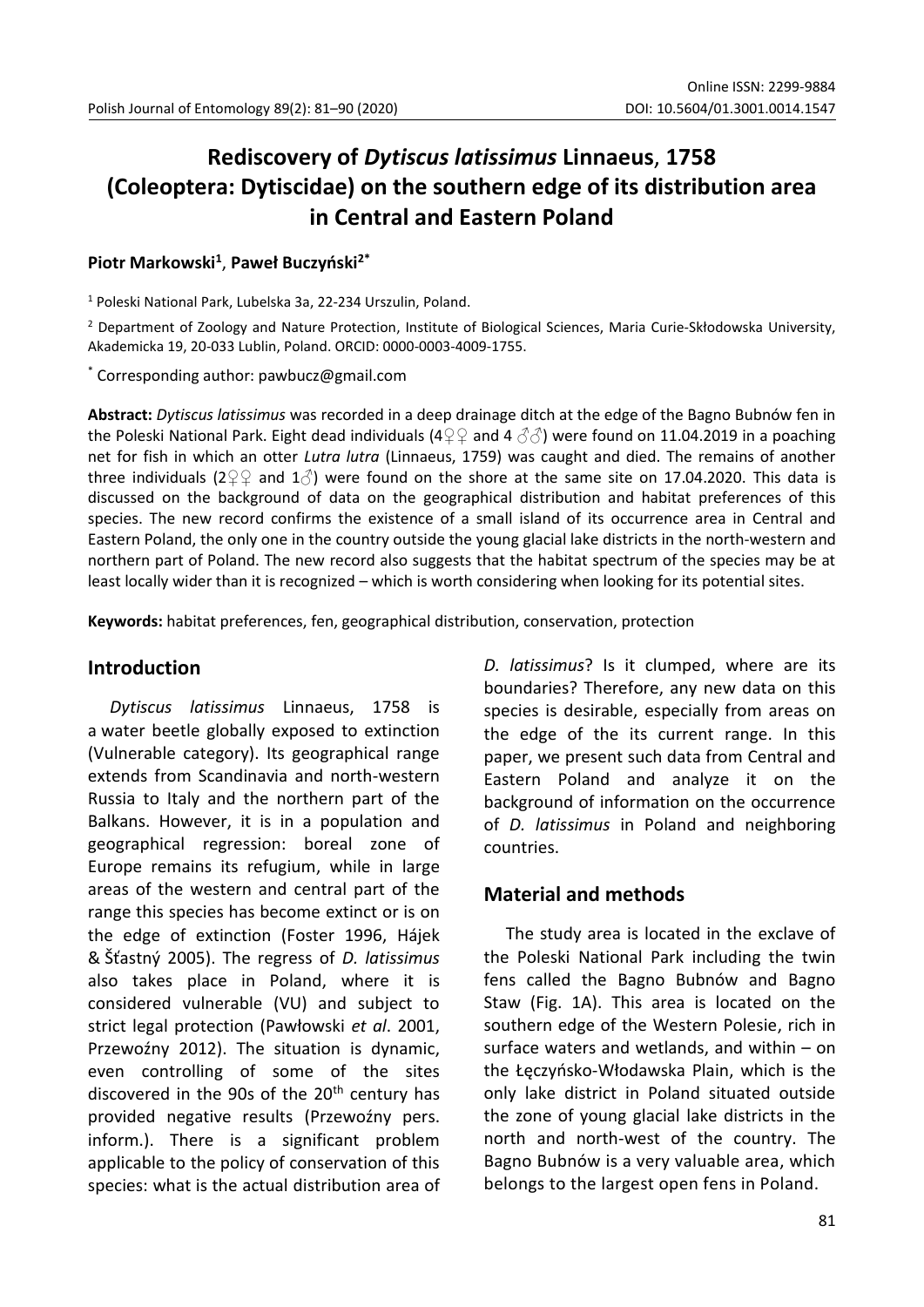

Fig. 1. Sites of *Dytiscus latissimus* in the Poleski National Park: A) map of the park (drawn by P. Buczyński); B) an aerial photo of the new site (taken from the GoogleEarth); 1996 – the site in Lake Długie (Buczyński & Piotrowski 2002), 2019 – the new site in the Bagno Bubnów fen; the drainage ditches are marked in green, the red point is the place where *Dytiscus latissimus* was found.

In addition, it represents a rare type of calcareous fens. It is characterized by: very well preserved fauna typical of this habitat, high biodiversity and the occurrence of numerous rare and endangered species and their assemblages. Therefore, on the Bagno Bubnów, Natura 2000 special area of conservation of birds – Bagno Bubnów PLB060001 and the special area of conservation of habitats SAC "Ostoja Poleska" PLH060013 have been designated (Petruczuk 2015, 2016, Solon *et al*. 2018).

The analyzed material was collected at the northwestern edge of the Bagno Bubnów, where the fen bowl is separated from the arable fields by a high dyke (Fig. 1B) made of material obtained by digging ditches up to 10 m wide and 2 m deep at the border of the fen (Fig. 2A). The dyke slightly accumulates water in this part of the fen: there is a permanent water body with a depth of up to 2 m and an area of about 10 ha. Nearby, there are also old hand-made peat excavations of different size (Fig. 1B). The fen is overgrown with diverse sedge communities, in the ditch there is rich emerged vegetation (*Caltha palustris* L., *Carex acuta* L., *C. appropinquata* Schumach., *C. elata* All., *C riparia* Curt., *C. rostrata* Stokes, *Typha angustifolia* L., *T. latifolia* L.), and nymphaeids are represented by large patches of *Potamogeton natans* L. in the deeper parts of the ditch. According to Buczyńska *et al*. (2015) water pH in this part of the fen is 7.64 and the electrolytic conductivity 424 μS·cm<sup>-1</sup>.

On 11.04.2019, a dead otter *Lutra lutra* (Linnaeus, 1758) was found in a ditch at the northern part of the dyke (Figs. 1B, 2A).



Fig. 2. A ditch in which *Dytiscus latissimus* was found: A) general view, photo by P. Markowski; B) the net with *Lutra lutra*, photo by W. Raduj.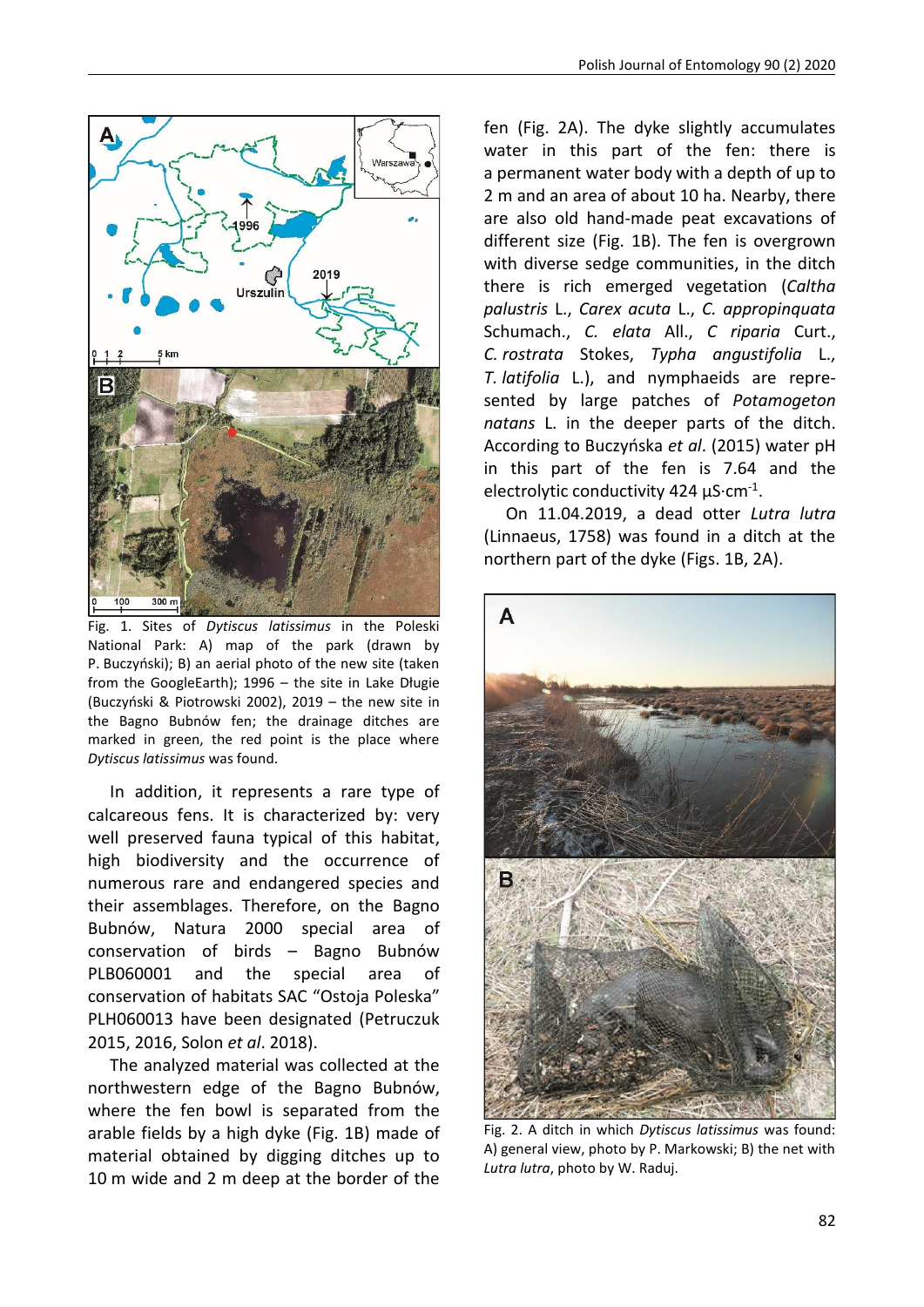

Fig. 3. The occurrence of *Dytiscus latissimus* in Poland (drawn by P. Buczyński). Dashed lines indicate the boundaries of UTM squares 100x100 km, dots – UTM squares 10x10 km with data (empty ones – data from before 1945, grey ones – from the years 1945-1990, black ones – from the period after 1990). Questionable data were indicated by question marks.

(51°22′33″N, 23°15′13"E, UTM: FB59), drowned in an illegally placed fish net with bone and meat as bait (Fig. 2B). The net lay at the bottom and was not visible therefore it was overlooked by park service controlling the area almost every day. Only putrefactive gases pushed the dead animal to the surface. There were also gray toads *Bufo bufo* (Linnaeus, 1758) in the net and a large number of adult beetles in a state of advanced decay. The remains of an otter and all the contents of the net were buried on the dyke near the place of finding. A few days later, photographs of the net were analyzed and the elytron of a female of *D. latissimus* was noticed on one of them. Therefore, the park services returned to the place of the finding, which in the meantime was dug out and dragged by dogs. This place was examined and the remains of beetles were collected. The rest of the material was obtained in the same place in March 2020 by searching the remains of the contents of the net, in the meantime even more dragged by animals.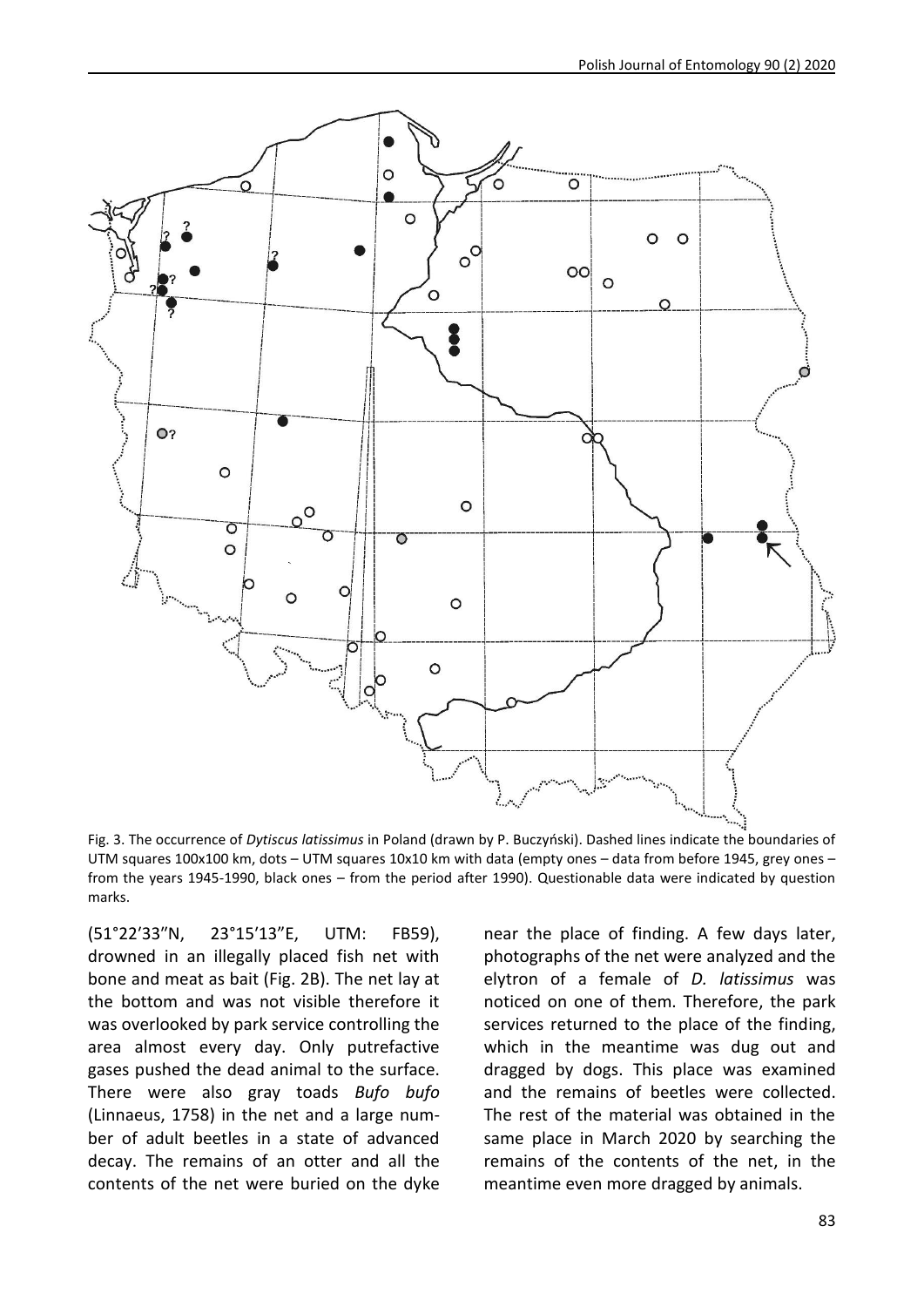The collected beetle remains were washed, cleaned and placed in the collection of the Museum and Educational Center of the Poleski National Park in Stare Załucze.

# **Results**

The remains most likely belonged to eight individuals of *D. latissimus*: four females and four males.

Other, co-occurring species were: *Dytiscus dimidiatus* Bergsträsser, 1778 (12 indiv.) and *Cybister lateralimarginalis lateralimarginalis*  (De Geer, 1774) (2 indiv.) (Dytiscidae) as well as *Hydrophilus aterrimus* von Eschscholtz, 1822 (1 indiv.) and *H. piceus* (Linnaeus, 1758) (1 indiv.) (Hydrophilidae).

On the same site on 17.04.2020, the remains of two females and one male (elytrae and remains of thorax) were found on the bank. The remains smelled of fresh rot. They were probably individuals that did not survive the winter.

## **Discussion**

The site of *D. latissimus* in the Bagno Bubnów is important for the knowledge of the contemporary geographical distribution of this species. Fig. 3 summarizes its 61 sites known from Poland (review of older data in Burakowski *et al*. 1976; later published data: Galewski & Tranda 1978, Bercio & Folwarczny 1979, Cerbin 1997, Klukowska & Tończyk 2002, Buczyński & Piotrowski 2002, Przewoźny & Lubecki 2004, Buczyński *et al.* 2007, Greń 2009, Zarembska & Zarembska 2009, Spieczyński *et al.* 2010, Przewoźny & Lubecki 2011, Michoński 2013, Ruta *et al.*  2016, Kadej 2018, Strzelecki & Templin 2018, data in this paper). This compilation shows that, although theoretically the area of occurrence of the species covers all Poland except for mountain and submontane areas (Przewoźny 2012), it has never occurred throughout this area. It can be said with high probability that the range of *D. latissimus* was once almost continuous in the area from the foothills of the Sudetes and highlands of southern Poland to the Baltic coast, even if the density of sites in this area varied. However, the species did not occur in southeastern Poland and was found at only few and dispersed sites in its central-eastern part.

In turn, a comparison of historical and modern data indicates the complete withdrawal of *D. latissimus* from southern and south-western Poland, where it was once found frequently and in a large area. Surprisingly, there is no data from the period after the Second World War from almost the entire lake districts east of the Vistula River. This is not the result of a lack of newer studies. A thriving team of hydrobiologists has been working at the University of Warmia and Mazury for over 40 years focusing on, among others, the occurrence and ecology of water beetles (Czachorowski 1999). Contemporary or near contemporary sites are concentrated in the north and northwest of the country, some of which are uncertain  $-$  this applies especially to the paper of Spieczyński *et al.* (2010), in which there are many gross mistakes regarding information about insects and the data on *D. latissimus* and *D. lapponicus lapponicus* Gyllenhal, 1808 cannot be separated. Everything seems to indicate that *D. latissimus* has retreated to a range island covering the Pomeranian Lake District *sensu lato*, with one distant outpost in the Wielkopolska Lake District (Cerbin 1997) – however, after all these years the occurrence of the species in the lake lying on the edge of the town of Mosina and subjected to strong anthropic pressure (Przewoźny pers. inform.) should be verified.

Two sites of this species were also discovered in Central and Eastern Poland: in the Poleski National Park (Buczyński & Piotrowski 2002) and the Kozłówka Forests (Buczyński *et al.* 2007). Although it was found only in 1996 in Lake Długie in the Poleski National Park (Buczyński & Piotrowski 2002) (Fig. 1A) and during subsequent studies it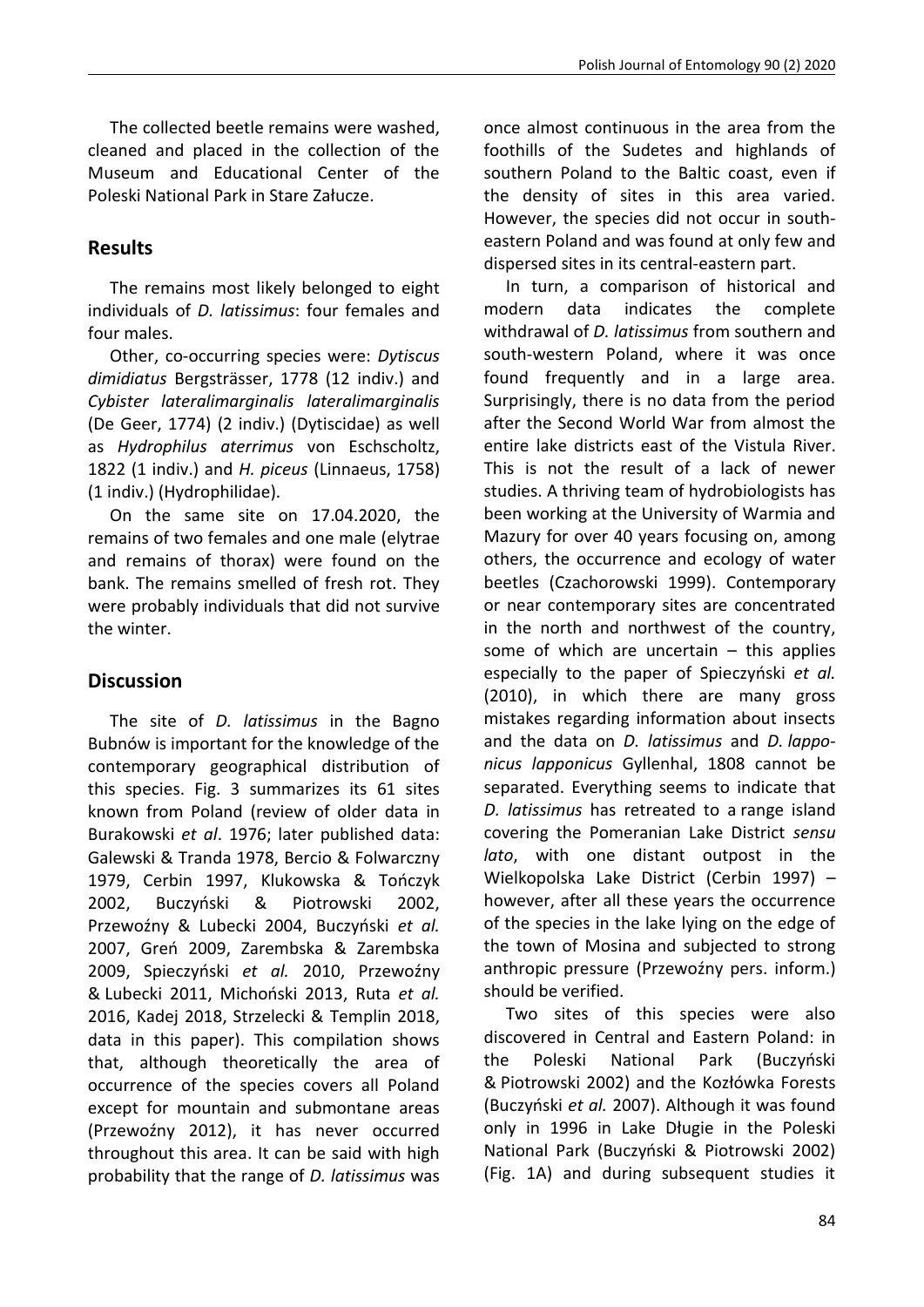could not be rediscovered (Guz 2006, Przewoźny pers. inform.), but new data confirms the continuous presence of the species in this park. It is likely that there are more populations waiting to be discovered here because the number of habitats suitable for *D. latissimus* is significant.

Also in a broader perspective, the area of occurrence of *D. latissimus* is today very discontinuous, consisting of islands of different sizes and isolated individual sites, especially in areas south and west of Poland. As for neighboring countries, it has already become extinct in the Czech Republic and Slovakia, and taking into account the areas located in the even more southern part of the former range: also in Hungary, Romania, Switzerland and Croatia (Foster 1996, Hájek & Šťastný 2005). In Germany, it occurs only in the northeast of the country, in Mecklenburg-Vorpommern and neighboring Brandenburg (Fraase & Schmidt 2012, Hendrich *et al*. 2012, Fraase 2013). Further west, it is extinct or known for individual sites (e.g. van Dijk 2006, Scheers 2015). Also, to the east of Poland, few modern sites have been discovered in the Ukraine. They are mainly located north and northeast of Kiev (Puchkov 2009, Sheshurak *et al.* 2018, Sukhomlin *et al.* 2019), but a few are also in the west of this country (Khorbut 2007, Suchkov & Zolotova 2014, Yurchik *et al*. 2014). A larger amount of contemporary data is only from Belarus (e.g. Aleksandrovitch *et al*. 1996, Moroz & Ryndevich 2000, Ryndevich 2005, Moroz 2013, Ryndevich *et al.* 2014), and in the Baltic countries this species is already found throughout their area, although at different densities of sites (Vahruševs & Kalniņš 2013). On this background, modern sites in north-western Poland clearly refer to the data from Mecklenburg-Vorpommern – both areas are probably one island of the area with a relatively large population and a significant number of sites. On the other hand, data from Central and Eastern Poland may indicate the existence of a small, strongly isolated island of the area of the discussed species, possibly including a fragment of the western Ukraine: *D. latissimus* was given from the Shatsk National Park (Yurchik *et al*. 2014) – rich in lakes and situated near the Poleski National Park. Considering this situation – the hypothetical island of the distribution range in central and eastern Poland belongs to the area where *D. latissimus* has a chance to survive.

Another interesting aspect of the data discussed in this paper is the habitat in which *D. latissimus* was found. It is a species preferring large and shallow water bodies. Initially, it was probably associated mainly with lakes, after the appearance of anthropogenic habitats in the landscape he successfully colonized fish ponds. It was also found in larger rivers (in Poland it was caught in the Vistula near Warsaw – Hildt 1907), streams and ditches flowing between lakes (Klukowska & Tończyk 2002), and in the east of Europe, also in oxbow lakes (Hendrich 2011). Such a selection of habitats would allow to include *D. latissimus* in the group of lake-riverine species (Biesiadka & Pakulnicka 2004). In the past, some secondary habitats were also of great importance. Large ponds dominated among the sites of *D. latissimus* in the south and south-western Poland. Hendrich (2011) indicates that today's methods of carp pond management are very unfavorable for this species and today it is found exceptionally in it. He means not eutrophication caused by intensification of fish production, but first of all of liming and removing of submerged and emerged vegetation. It cannot be ruled out that this economically conditioned change in the once optimal substitute habitat has contributed to the disappearance of *D. latissimus* outside the lake districts in Poland, although at least an equally important factor that explains this situation is climate warming: low water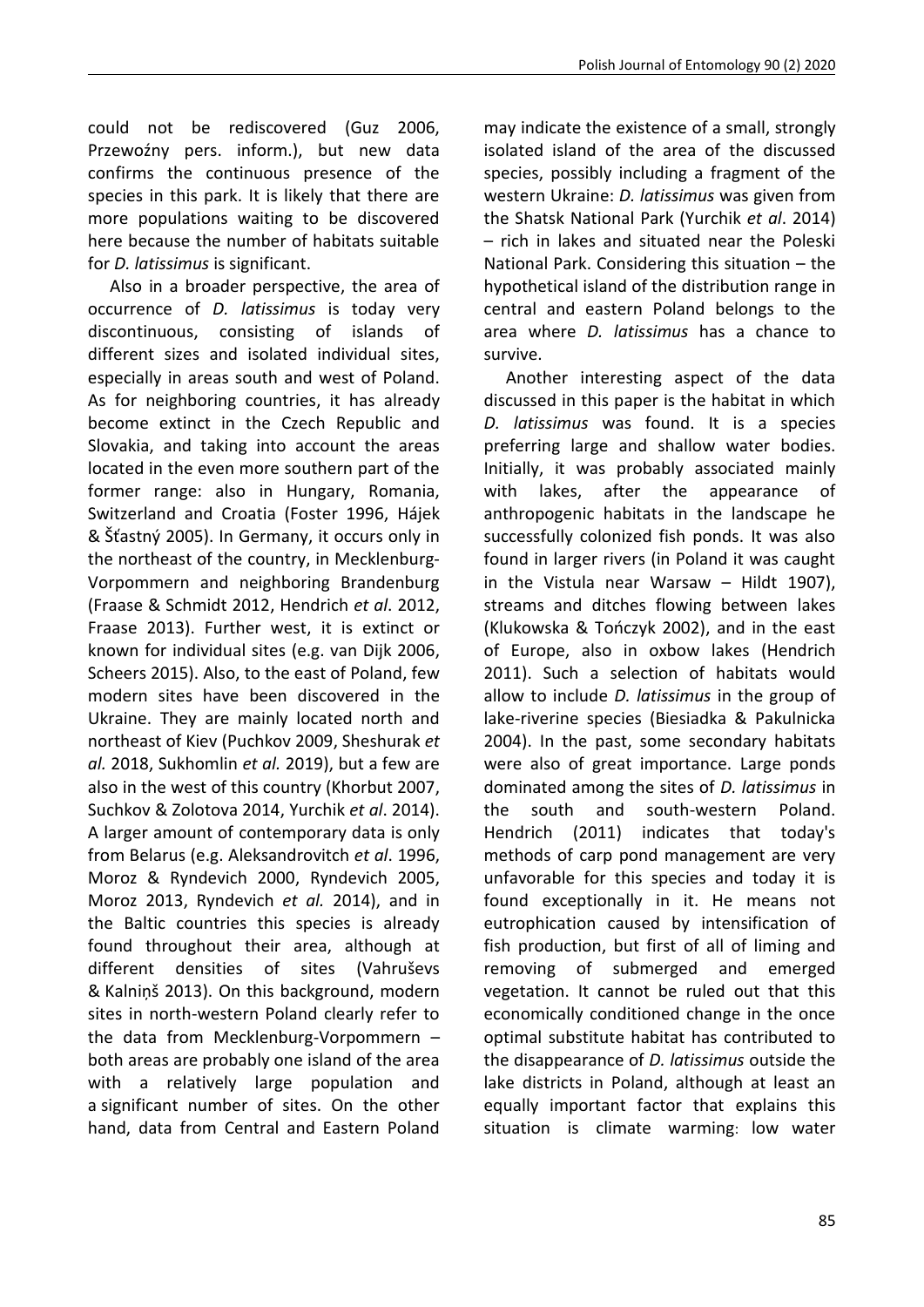temperatures are needed for species development (Przewoźny 2012). Climate warming also enters positive feedback with eutrophication of waters, which is also a threat to the discussed species (Rossa 2004).

On the background of the information discussed above, the habitat of the species in the Bagno Bubnów, namely a fen, is not typical. Based on the original data, only Szulczewski (1922) mentioned the association between this beetle and fens or peat bogs, writing about its occurrence in Wielkopolska: "widespread but rare, usually in peat excavations". Large peat excavations at the appropriate stage of succession may constitute a substitute habitat for some lake insects (Buczyński 2015) but although such water bodies are present in the Bagno Bubnów, this species was caught far away from them in circumstances indicating an autochthonous occurrence. It is evidenced by a fairly large number of individuals collected and a 1:1 sex ratio in the poach suggesting that they could have been copulating pairs. Given the data on the biology of the species (Galewski & Tranda 1978, Przewoźny 2012), the species was recorded during the breeding period. The autochthonous occurrence of the species confirms another, one year later, record of the species at the same site. However, the water in the ditch at the edge of the fen, where it occurred, was deeper than on the fen itself. A large and similarly deep pool was nearby. Perhaps these effects of anthropogenic modification of the habitat have created suitable conditions for the development of *D. latissimus*.

Due to the unusual nature of the site at the Bagno Bubnów, *D. latissimus* would not be sought there on purpose. From this point of view, the poacher's activity can be considered a happy case, although unfortunately it also caused the death of 10 individuals of redlisted beetles (except for *D. latissimus*, also *Hydrophilus aterrimus* and *H. piceus* – cf. Pawłowski *et al.* 2002). The net with the bait and a decaying otter acted as a crayfish trap used in catching Dytiscidae (Miller & Bergsten 2016).

## **Conclusions**

The conclusions drawn from the new record of *D. latissimus* are as follows. First of all, when looking for sites of this species it is worth expanding the spectrum of studied habitats – certainly at least by well-preserved fens with places where high water levels persist for a long time. Then it may prove that the habitat base of this beetle is slightly wider than it is thought. Secondly, *D. latissimus* still stays in the belt of central Poland  $-$  in its eastern part, where there is probably apermanent island of the area worthy of more thorough research and protective activities. In the current state of knowledge, "the centre of gravity" of this island seems to be the Poleski National Park, which is covered by high-level forms of protection (such as: national park, Natura 2000 refuges, International Biosphere Reserve) (Chmielewski 2000) – it would seem that it is enough to protect the park against environmental degradation. However, the Bagno Bubnów and the entire Poleski National Park may soon be threatened by the construction of a new coal-producing area just outside the park's protection zone (Grzywaczewski & Kitowski 2018). The data presented in this paper are another argument against this investment.

## **Acknowledgements**

Authors would like to tank to: Waldemar Raduj, conservator of the Bubnów protective district, for information about the finding, delivering the photographs and helping in field works; Jerzy Gutowski and Grzegorz Tończyk for helping to obtain hard to reach references; Edyta Buczyńska for linguistic help; anonymous Reviewers for valuable comments to the first version of this paper.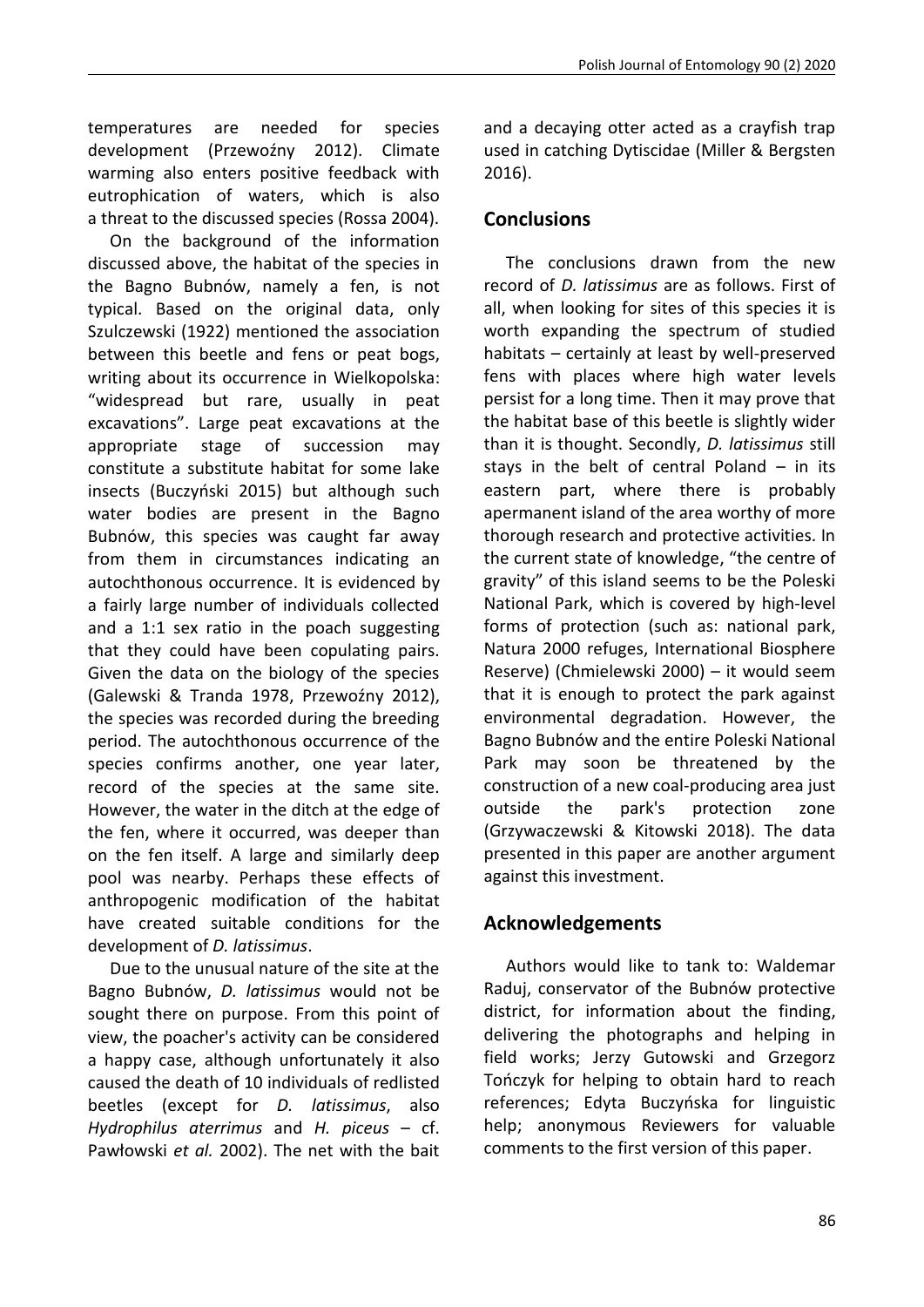# **References**

- Aleksandrovitch OR, Lopatin IK, Pisanenko AD, Tsinkevitch VA, Snitko SM. 1996. *A catalogue of Coleoptera (Insecta) of Belarus*. Fund of Fundamental Investigations of the Republic of Belarus, Minsk, 103 pp.
- Bercio H, Folwarczny B. 1979. *Verzeichnis der Käfer Preußens*. Verlag Parzeller & Co., Fulda, 369 pp.
- Biesiadka E, Pakulnicka J. 2004. Chrząszcze wodne (Coleoptera) Łomżyńskiego Parku Krajobrazowego Doliny Narwi. *Parki Narodowe i Rezerwaty Przyrody*, 23(3): 427–447.
- Buczyńska E, Czachorowski S, Buczyński P. 2015. Issues concerning the conservation of the rare caddis *Erotesis baltica* McLachlan, 1877 (Trichoptera: Leptoceridae) in Poland. *Journal of the Entomological Research Society*, 17(1): 87–95.
- Buczyński P. 2015. *Dragonflies (Odonata) of anthropogenic waters in middle-eastern Poland*. Wydawnictwo Mantis, Olsztyn, 272 pp.
- Buczyński P, Piotrowski W. 2002. Materiały do poznania chrząszczy wodnych (Coleoptera) Poleskiego Parku Narodowego. *Parki Narodowe i Rezerwaty Przyrody*, 21(2): 185–194.
- Buczyński P, Przewoźny M, Guz M. 2007. Chrząszcze wodne (Coleoptera: Hydradephaga, Hydrophiloidea, Staphylinoidea, Byrrhoidea) Kozłowieckiego Parku Krajobrazowego. *Parki Narodowe i Rezerwaty Przyrody*, 26(2): 93–111.
- Burakowski B, Mroczkowski M, Stefańska J. 1976. Chrząszcze, Coleoptera – Adephaga prócz Carabidae, Myxophaga, Polyphaga: Hydrophiloidea. *Katalog fauny Polski*, XXIII(4): 1–306.
- Cerbin S. 1997. Stanowisko *Dytiscus latissimus* (Linnaeus, 1758) (Coleoptera: Dytiscidae) w Wielkopolskim Parku Narodowym. *Wiadomości Entomologiczne*, 16(2): 119.

Chmielewski TJ (Ed.). 2000. *Międzynarodowy* 

*rezerwat biosfery "Polesie Zachodnie". Projekt harmonizacji przyrody i kultury*. Poleski Park Narodowy, Wojewoda Lubelski, Lublin, 120 pp.

- Czachorowski S. 2020. *Księga ku pamięci aktywności naukowej w Zakładzie Ekologii i Ochrony Środowiska*. Wyższa Szkoła Pedagogiczna, Olsztyn, 30 pp.
- Foster G. 1996. *Dytiscus latissimus*. In: *The IUCN Red List of Threatened Species 1996*: e.T6970A12817812. Internet: https:// dx.doi.org/10.2305/IUCN.UK.1996.RLTS.T6 970A 12817812.en. Downloaded on 08 April 2020.
- Galewski K, Tranda K. 1978. *Fauna słodkowodna Polski. Zeszyt 10. Chrząszcze (Coleoptera). Rodziny Pływakowate (Dytiscidae)*, *Flisakowate (Haliplidae)*, *Mokrzelicowate (Hygrobiidae)*, *Krętakowate (Gyrinidae)*. PWN, Warszawa – Poznań, 396 pp.
- Greń C. 2009. Chrząszcze z rodzin Noteridae i Dytiscidae (Coleoptera) w zbiorach Muzeum Górnośląskiego w Bytomiu. *Acta Entomologica Silesiana* 17: 53–76.
- Grzywaczewski G, Kitowski I. 2018. Coal mining threatens the Vulnerable aquatic warbler *Acrocephalus paludicola*. *Oryx*, 52(1): 14.
- Guz M. 2006. Nowe dane o chrząszczach wodnych (Coleoptera) Poleskiego Parku Narodowego. *Wiadomości Entomologiczne*, 25(Supl. 2): 85–88.
- Fraase T. 2013. *Dytiscus latissimus* Linnaeus, 1758 und *Graphoderus bilineatus* (De Geer, 1774): neue Nachweise aus Mecklenburg-Vorpommern (Coleoptera, Dytiscidae). *Virgo*, 16(1): 33–38.
- Fraase T, Schmidt G. 2012. Neue Funde der FFH-Art *Graphoderus bilineatus* (De Geer, 1774) in Mecklenburg-Vorpommern. *Virgo*, 15(1): 68–75.
- Hájek J Šťastný J. 2005. Dytiscidae (potápníkovití). In: Farkač J, Král D, Škorpík M. (Eds.). *Červený seznam ohrožených druhů České republiky. Bezobratlí. Red list of threatened species in the Czech Republic.*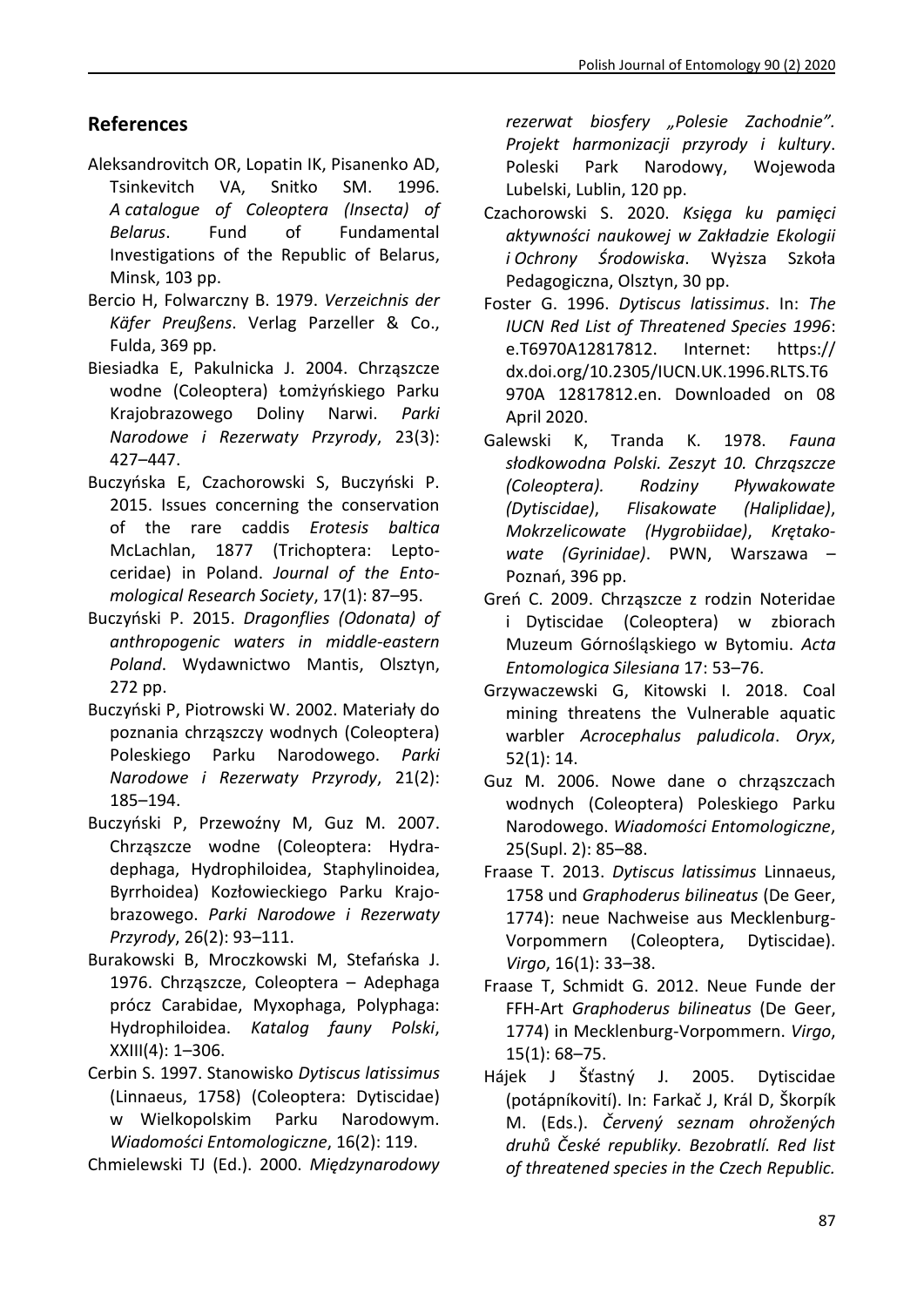*Invertebrates*. Agentura ochrany přírody a krajiny ČR, Praha, pp. 414–416.

- Hendrich L. 2011. Mythos Breitrand vom Leben und "leisen Sterben" des zweitgrößten Schwimmkäfers der Welt. *Nachrichtenblatt der Bayerischen Entomologen*, 60(1/2): 2–9.
- Hendrich L, Müller R, Schmidt G, Frase T. 2012. Der Breitrandkäfer *Dytiscus latissimus* (Linnaues, 1758) in Brandenburg – Wiederfund nach über 20 Jahren sowie eine kritische Betrachtung historischer Fundmeldungen und Sammlungsdaten. *Naturschutz und Landschaftspflege in Brandenburg*, 21(3): 120–126.
- Hildt L. 1907. Spis owadów znalezionych pod Warszawą, oraz w okolicach w promieniu 40 kilometrów odległych. *Pamiętnik Fizyograficzny*, 19(III): 69–80.
- Kadej M. 2018. Nowe stanowisko *Dytiscus latissimus* Linnaeus, 1758 na Pomorzu. *Acta Entomologica Silesiana*, 26(043): 1–2.
- Khorbut N. 2007. Zoobentos malikh richok w umowakh naftovogo zabrudnenya. *Visnik Prokarpats'kogo nacional'nogo universitetu imeni Wasilya Stefanka Ser. Biologiya*, VII-VII: 203–206.
- Klukowska M, Tończyk G. 2002. Materiały do znajomości bezkręgowców wodnych Tucholskiego Parku Krajobrazowego. In: Ławrynowicz M, Rózga B. (Eds.). *Tucholski Park Krajobrazowy 1985-2000. Stan poznania*. Wydawnictwo Uniwersytetu Łódzkiego, Łódź, pp. 441–451.
- Michoński G. 2013. A new location of *Dytiscus latissimus* Linnaeus, 1758 (Coleoptera: Dytiscidae) in the West Pomeranian Lakeland. *Acta Biologica*, 20: 63–69.
- Miller KB, Bergsten J. 2016. *Diving Beetles of the World. Systematics and Biology of the Dytiscidae*. John Hopkins University Press, Baltimore, 320 pp.
- Moroz M, Ryndevich S. 2000. Water beetles (Coleoptera: Haliplidae, Noteridae, Dytiscidae, Gyrinidae, Hydrophilidae, Hydraenidae, Dryopidae, Elmidae) of national parks and reserves of Belarus.

*Parki Narodowe i Rezerwaty Przyrody*, 19(2): 103–114.

- Moroz MD. 2013. Fauna vodnykh nasekhomykh r. Ruchanki. *Vestnik BGU Ser. 2*, 2013(1): 53–57.
- Pawłowski J, Kubisz D, Mazur M. 2002. Coleoptera Chrząszcze. In: Głowaciński Z. (Ed.). *Czerwona lista zwierząt ginących i zagrożonych w Polsce*. Wydawnictwo Instytutu Ochrony Przyrody PAN, Kraków, pp. 88–110.
- Pietruczuk J. 2015. Paleomorfologia i biogeniczna sukcesja osadowa alkalicznego kompleksu torfowiskowego Bagno Bubnów (Poleski Park Narodowy, Polesie Lubelskie) w świetle analiz przestrzennych. *Studia Limnologica et Telmatologica*, 9(1): 15–23.
- Pietruczuk J. 2016. Budowa geologiczna i ewolucja torfowiska węglanowego Bagno Staw w Poleskim Parku Narodowym. *Acta Geographica Lodziensia*, 105: 39–53.
- Przewoźny M. 2012. Pływak szerokobrzeżek *Dytiscus latissimus* Linnaeus, 1758. In: Makomaska-Juchiewicz M, Baran P. (Eds.). *Monitoring gatunków zwierząt. Przewodnik metodyczny. Część druga*. Biblioteka Monitoringu Środowiska, GIOŚ, Warszawa, pp. 383–399.
- Przewoźny M, Lubecki K. 2004. Nowe stanowiska rzadziej spotykanych przedstawicieli wodnych chrząszczy (Coleoptera: Dytiscidae, Spercheidae, Hydrophilidae) w Polsce. *Wiadomości Entomologiczne*, 23(4): 215–220.
- Przewoźny M, Lubecki K. 2011. Nowe stanowiska *Dytiscus latissimus* Linnaeus, 1758 i *Graphoderus bilineatu*s (DeGeer, 1774) (Coleoptera: Dytiscidae) w Polsce. *Wiadomości Entomologiczne*, 30(4): 261–263.
- Puchkov OV. 2009. Plavulets' shirkoiï. In: Akimov AI. (Ed.). *Cherwona kniga Ukraïni. Twarinniï swit*. Globalkonsalting, Kiïv, p. 103.
- Rossa R. 2004. *Dytiscus latissimus* Linnaeus, 1758. In: Głowaciński Z, Nowacki J. (Eds.). *Polska czerwona księga zwierząt. Bezkręgowce*. Instytut Ochrony Przyrody PAN, Akademia Rolnicza im. A. Ciesz-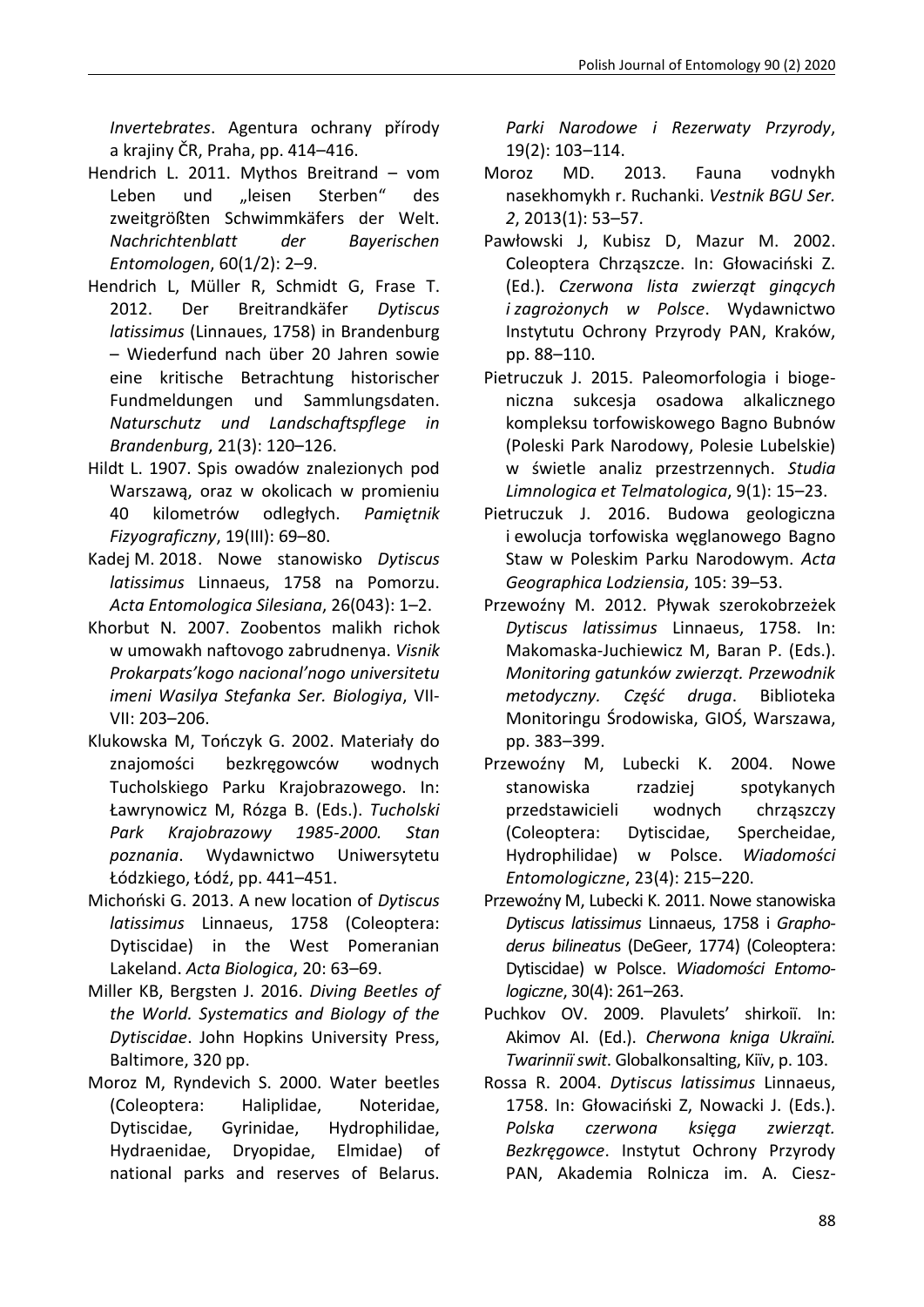kowskiego, Kraków – Poznań, pp. 89–90.

- Ruta R, Orzechowski R, Wasielewski H. 2016. Owady – chrząszcze Coleoptera Gryżyńskiego Parku Krajobrazowego. In: Maciantowicz M. (Ed.). *20 lat Gryżyńskiego Parku Krajobrazowego. Monografia przyrodnicza*. Zespół Parków Krajobrazowych Województwa Lubuskiego, Gorzów Wielkopolski – Zielona Góra, pp. 165–178.
- Ryndevich SK. 2005. A Checklist of Haliplidae, Noteridae, Dytiscidae, Gyrinidae, Hydraenidae, Helophoridae, Georissidae, Hydrochidae, Spercheidae, Hydrophilidae, Elmidae, Dryopidae & Limnichidae (Coleoptera) of Belarusian Fauna. In: Konstantinov A, Tishechkin A, Penev L. (Eds.). *Contributions to Systematics and Biology of Beetles Papers Celebrating the 80th Birthday of Igor Konstantinovich Ijspatin*. Pensoft, Sofia – Moscow, pp. 315– 326.
- Ryndevich SK, Foster GN, Bilton T, Aqulinina R, Turner CR, Shaverdo H, Prokin AA. 2014. Additions to the Belarussian fauna of water beetles. *Latissimus*, 35: 32–42.
- Scheers K. 2015. *Dytiscus latissimus* Linnaeus, 1758 and *Graphoderus bilineatus* (Degeer, 1774) in Belgium: a detailed account of the known records (Coleoptera: Dytiscidae). *Bulletin de la Société royale belge d'Entomologie*, 151: 34–39.
- Sheshurak PN, Voblenko AS, Kavurka VV, Berest ZL, Nazarov NV. 2018. Bezpovochnye vnesennye v Krasnuyu knigu Ukraïny, vstrechayushcheya na territorii Chernigivskoï oblasti. In: *Materiali do 4-go vidannya chervonoï knigi Ukraïny*. *Conservation Biology in Ukraine*, 7(2): 367– 381.
- Solon J, Borzyszkowski J, Bidłasik M, Richling A, Badora K, Balon J, Brzezińska-Wójcik T, Chabudziński Ł, Dobrowolski R, Grzegorczyk I, Jodłowski M, Kistowski M, Kot R, Krąż P, Lechnio J, Macias A, Majchrowska A, Malinowska E, Migoń P, Myga-Piątek U, Nita J, Papińska E, Rodzik J, Strzyż M, Terpiłowski S, Ziaja W. 2018.

Physico-geographical mesoregions of Poland: Verification and adjustment of boundaries on the basis of contemporary spatial data. *Geographia Polonica*, 91(2): 143–170.

- Spieczyński D, Połczyńska E, Zimnicka-Pluskota M, Dąbkowski P, Janicki D, Jasnowska J, Kowalski WWA, Banaś-Stankiewicz U, Zimnicki J, Gorzołka J, Bielecka E, Młynkowiak E, Jasnowska J, Pluciński P, Osadowski Z, Łyczek M, Gamrat R, Ziarnek M, Ziarnek K, Rutkowski P, Zarzycka-Streitfeld J, Dylawerski M, Dylawerska KJ, Owsianny PM. 2010. *Waloryzacja przyrodnicza województwa zachodniopomorskiego*. Biuro Konserwacji Przyrody w Szczecinie, Szczecin, 36 pp. (mscr.)
- Strzelecki Z, Templin J. 2018. Pływak szerokobrzeżek (*Dytiscus latissimus* Linnaeus, 1758) (Coleoptera: Dytiscidae) na Pojezierzu Dobrzyńskim. *Wiadomości Entomologiczne*, 37(2): 121–122.
- Suchkov SI, Zolotova GV. 2014. Poperedni rezul'tati inventarizaciï ta deyaki aspekti okhoroni komakh Naucional'nogo prirodnogo parku "Khotinskiï". In: Skil'skiï IV. (Ed.). *Regional'ni aspekti floristichnikh i faunistichnikh doslidzhen'. Materiali Pervoïï mizhdunarodnoï naukowopaktichnoï konferencji*, *10-12 kvitnya 2014 g.*, *m. Khotin*. Druk Art., Chernivtsi, pp. 223–226.
- Sukhomlin K, Zinchenko O, Zinchenko M. 2019. Zhuki (Coleoptera) Kivers'kogo nacional'nogo prirodnogo parku "Tsuman'ska pushcha": poperedni doslidzhenjjya. *Naukowiï visnik Shidnoewropeïskogo nacional'nogo universitetu imeni Lesi Ukraïnki Ser. Biologichni nauki*, 4(38): 44052.
- Szulczewski JW. 1922. Chrząszcze Wielkopolski. *Prace Komisji Matematyczno-Przyrodniczej Towarzystwa Przyjaciół Nauk w Poznaniu ser. B*, 1(3,4): 185–243.
- Vahruševs V, Kalniņš M. 2013. Broadest Diver *Dytiscus latissimus* Linnaeus, 1758 (Coleoptera: Dytiscidae) in the Baltic